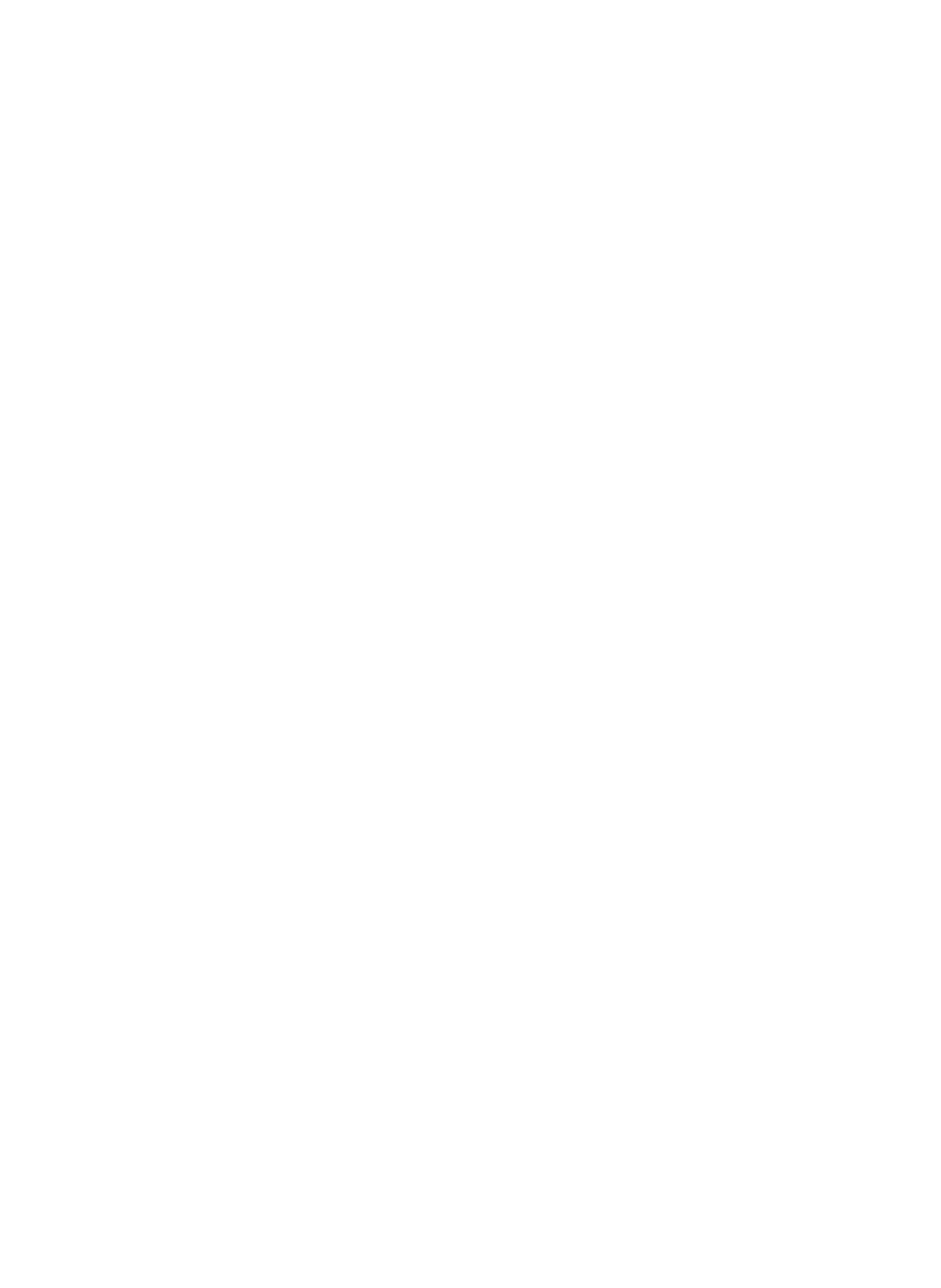# THE LITTLE REVIEW

PAPER FOR CHILDREN AND YOUTH EDITED BY JANUSZ KORCZAK PUBLISHED EVERY FRIDAY MORNING

CORRESPONDENCE AND MATERIALS SHOULD BE SENT TO THE LITTLE REVIEW NEWSROOM WARSAW, NO. 7 NOWOLIPKI STREET

Scarlet fever is a sickness that grownups catch very rarely, and children very often. The sickness can be mild, heavy, or fatal. In Warsaw hospitals, there are nearly 1000 children sick with scarlet fever, and there are also probably a lot of them in private homes. Scarlet fever is an infectious disease, and if a lot of people get this kind of disease at the same time, then they call it an epidemic.

We have a scarlet fever epidemic now, and the papers are writing what people should do to not get sick or infected anymore.

We don't want to argue with the grown-ups starting in the first issues, so we'll only have a few remarks about what they're writing.

Yes, vaccines are very important, as well as having clean hands, washing hands as soon as you come back from school, or even from walking on the street. It's also important to rinse your mouth and brush your teeth, as well as carefully wipe your nose. It's important not to pick anything up off the ground on the street or in

the garden and to not put anything unnecessary in your mouth.

But scientists have proven that a hungry person will get infected more easily and be sicker. There are many hungry children in schools, but nobody's writing that the hungry children in schools should be fed.

Scientists have also proven that people need fresh air, and meanwhile, many schools are very crowded, there are few windows, and there's nowhere to play even during breaks. And even if the day is nice, you don't see children on field trips or walks. Nobody's writing that they should organize more walks and give less homework, while the epidemic lasts.

A happy and satisfied person is more resistant to plague, and as soon as you get bored or scared, you can get sicker more quickly. So there should be more fun, too. Children should always be happy, especially while there is an epidemic. That's what the papers for grown-ups have forgotten to write about, so it's our duty to remind them.

There is a lot in papers about the Parliament: "It was said in the Parliament." "An MP said in the Parliament." "There was a vote." "A minister spoke in the Parliament."

> We just say Bartel, without the "mister." And that's very strange.

These articles are long and boring. What's worse, they're full of incomprehensible words. Although the smartest people in every newsroom always write about the Parliament, it would be better to replace these articles with news about various events and interesting things happening in the world.

I would also like to start with something else, but there is no way around it — until we come up with our own paper, we have to imitate the grown-ups. In all papers, there are introductory articles and so we also have to have an introductory article. And later we'll see what we'll do.

The Parliament is located somewhere in the district of Mokotów, and I live in Wola, so I don't really know what goes on there. But maybe I can manage somehow. And if it turns out that there have to be introductory articles about the Parliament in the Little Review, too, then maybe we'll do it that way.

Members of Parliament have children. Let the dad write for the grown-ups, and the MP's son will write for us. Or perhaps the editor can read the grown-up papers, and then write it again for children, in a

way they'll understand. After all, a If you don't respect someone a lot, little knowledge won't hurt.

And so, recently the government, that is, all the ministers, got upset with the Parliament. The government said that the Parliament was advising them badly, and the Parliament said that the ministers were governing badly. The Parliament is most upset with two ministers and told them that they should leave. The others could stay, but those two had to leave.

And the government said, that the Parliament should get stuffed and paint itself green.

And the two ministers stayed.

So the Parliament got even more upset, and wouldn't let the government spend as much money as they needed for all the expenses. "The government has fallen. The cabinet has fallen."

people. For a long time, Hacefira published a supplement "for the kids." Reports from the Hacefira newsroom say the supplement for young people will soon be published again.

When a student doesn't pass a grade, or fails an exam, they say he fell short, as if he tried to jump somewhere and missed, even though grades are written in pen. And when we talk about ministers, we say they fell. As if they were walking, walking, and someone tripped them and they fell.

"The fall of Bartel's government." Bartel was like a class monitor. He knows. was responsible for the work of his ministers.

you just say his name without adding the "mister." That's how the teacher usually lists names in school. But also, if you respect someone a lot, you also don't say "mister." Because no one says Mister Kościuszko, Mister Mickiewicz, or Mister Bartel. And if you want to insult someone, say that they're not really a great figure, you write about him as "mister". This is all very strange, but it can't be helped. This is how it is:

The Parliament holds a vote that they don't trust the ministers. Then the ministers write a letter saying that they don't want to govern anymore. And the President picks another class monitor, another minister to be the most important one, to choose whoever he wants.

President Mościcki has picked Piłsudski.

There are many people in Poland who like Piłsudski a lot and they write that things will be better how. And those who don't like him, write that "Mister" Piłsudski has been picked, and they're mad.

And what happens next, nobody

k.

# *FROM THE PARLIAMENT Scarlet fever*

Parents and teachers demand that fault or a friend's. students should have their books and notebooks in order and that their handwriting be neat and careful. This is a reasonable demand — we want the same. However, there are many obstacles. One of the most important is the low quality of our working tools.

The working tools of a student —pen, pencil, paper, blotting paper, compass, crayons, paints, etc. And everything that's for the grown-ups, for offices and institutions, it's made different, more expensive and better, and everything for schools is low quality.

when we're in a hurry and have to you have ink stains on your school be careful to make it on time and not make a mistake? Or one that's stuck so deep that the only way to get it out is with your teeth? Of course, it's bad for your teeth, but what are we supposed to do if there's no other way? You can count yourself lucky when you get a nib that doesn't scratch, doesn't write too thick. Sometimes, you break it on purpose, to get rid of a bad nib, and other times, you can write for a month or longer, take care of it and enjoy it, and regret when it breaks from overuse or through your

Who hasn't had a nib fall off just hard to think. Then people ask why The paper of school notebooks leave a lot to be desired. We understand that everyone wants to pay less, but should factories keep making notebooks that everyone knows are good for nothing? You can't even erase something without putting a hole in the paper. But little hairs get stuck in even the best nibs, and then you have a few smudged letters that nothing can be done about. You wipe a nib like that on your hair, trying to get the little hair out, and get ink all over your fingers. And that gets you angry and makes it apron or in your hair. Why? Because

> of flimsy paper that frays, drags, and smudges the writing.

Sometimes a student manages to get to the end successfully. They look over their work with satisfaction, breathe a sigh of relief and apply blotting paper. Except instead of blotting paper, they were given just plain thin paper. Careful application won't help, all the effort will be wasted. They'll have a smudged, dirty, awful page. What are they supposed to do? *continued on p. 2*

# *Proper working tools*

The oldest Hebrew paper, Hacefira, is being published again since September 29. This is the sixty-fifth year of its publication.

Hebrew papers have almost always remembered children and young

## *HACEFIRA*

We call it "a flash in a pan" if someone starts to work on something enthusiastically and then gets bored very quickly and stops. It's like a fire in a frying pan — starts easily and burns out quickly. And that sort of thing is a hindrance when you're starting on something.

Everyone rushes forward, calling

out, "Me!" "And me!" "And me!" There's noise, there's a crowd, and

then someone grows impatient, another one gets tired quickly, yet another gets mad, and then there aren't enough people left.

It's going to be the same with the Little Review. There will be those who'll say, "Ooh, we'll write for sure, every week, for every issue, we'll write a lot!"

And there will be a lot of letters, and then fewer and fewer. The first letter will be carefully written, the others, not so much.

A flash in a pan — here today, gone tomorrow.

But there will be those who'll last, those who have a strong will. They won't hurry — instead, they'll read a few issues, they'll think about it, make a plan, write a rough draft, read it through and correct it, and only then put the letter in an envelope.

Those who do not hurry and get to work carefully, they will surely win. Even if they do not really want to, they'll write. And it's important that we have news from all schools from different cities — from Łódź, from Vilnius, from Krakow, from Lublin, from Płock, from Kalisz, from Lviv,

from Sosnowiec, and even from really small towns and villages.

One of our careful readers writes to us:

Dear Editors,

Before I start writing for your paper, I would like to know some things: 1. Can we criticize if we don't like something?

2. Can we write fairytales, poems, and dreams?

3. Can we submit illustrated articles? 4. Can we write several articles at once?

5. Can we write under a pen name? Sincerely,

### P.T.

#### Allow us to answer:

You can do everything you want. What is most important for the paper are new ideas. What someone writes may be not very good, but the idea behind it can be very good. You can't

do everything at once. We'll have to wait for some things. We might get one thing right away, and another in a month, or even a year.

Illustrated articles — that's a good idea, but Our Review already has illustrated supplements, and drawings cost a lot.

We often say, "when I have money, I'll do it, I'll buy it, I'll go there."

Fairytales, poems and dreams are important, but we don't want to start with them; there are plenty of fairytales and poems in books and various papers for children, so it's better to start by writing about things that aren't there yet.

How articles are signed is also important — whether it's a first name, or a full name, or not at all. There are people who like to see their name in print because they think that they're famous. It's not like that at all. If someone has a lot written about them, it gets boring.

One boy told me once:

"I really don't like Magister Klawe." "Why?" I asked him.

"Because everyone keeps writing about his Hemogen and they think it sounds funny."

#### *continued on p. 2*

# *A FLASH IN A PAN*